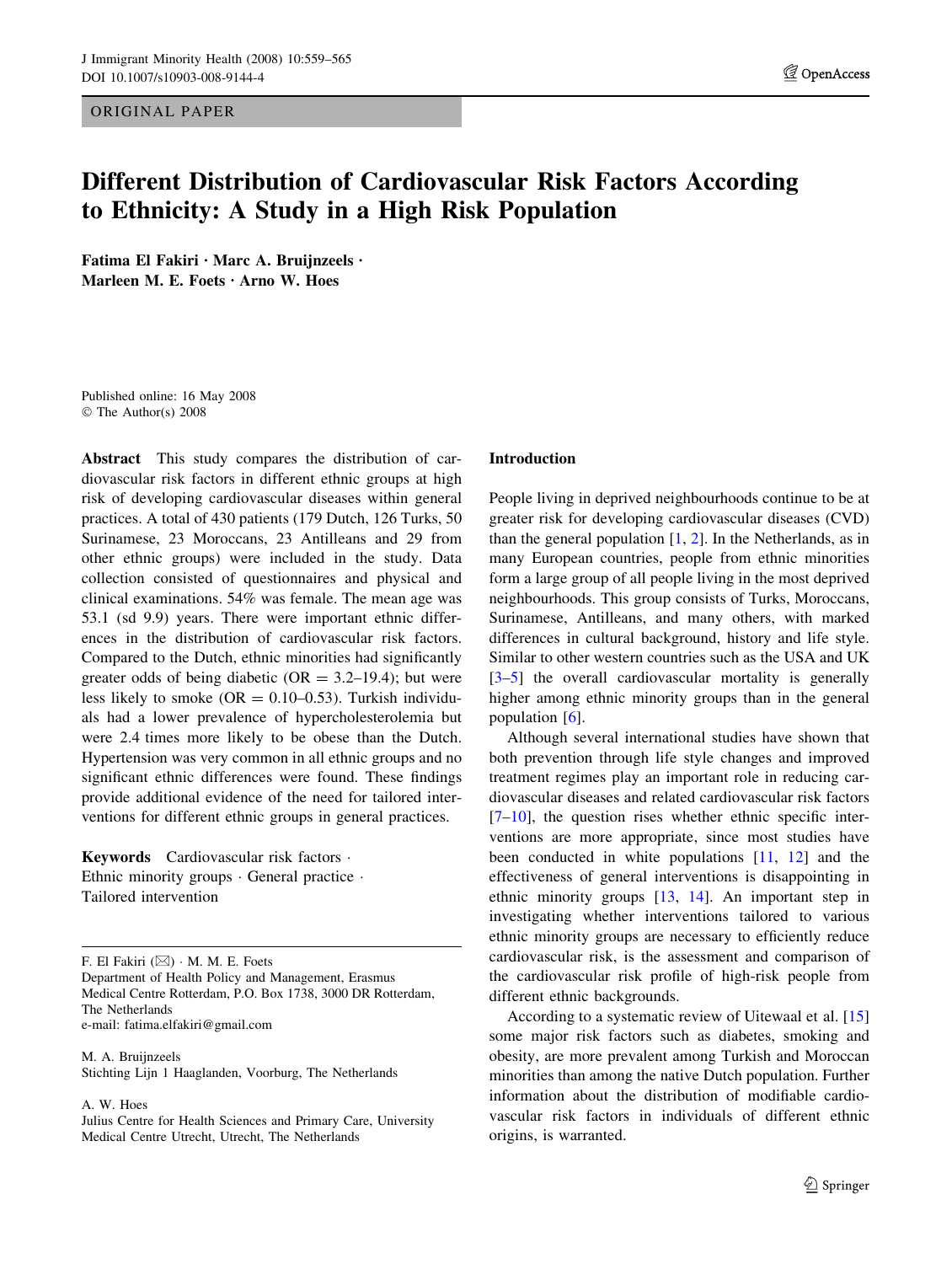We conducted a study in a multi-ethnic population at high risk of developing CVD to identify ethnic specific cardiovascular risk factors within general practices.

## Methods

Data were collected in 2003 from patients from three primary healthcare centres representing five general practices (18 general practitioners) situated in deprived neighbourhoods of two major Dutch cites: Rotterdam and The Hague. Area deprivation in the Netherlands is defined according to an index, based on income and number of people dependant on social benefits and level of urbanisation [\[16](#page-6-0)].

## Study Population

We selected 1131 patients aged 30–70 years living in deprived neighbourhoods, with one or more registered cardiovascular risk factors (smoking, hypertension, hypercholesterolemia, diabetes mellitus, family history of CVD, or history of CVD) from the electronic GP medical records to participate in a randomised controlled trial to reduce cardiovascular risk. In total 536 patients signed informed consent for the trial. Reasons for exclusion were: not reached after repeated home visits  $(n = 193)$  and subject refusal to participate ( $n = 402$ ). Main reasons for refusal were: not interested  $(n = 114)$ , language problems  $(n = 72)$ , treated by a specialist  $(n = 49)$ , had no time  $(n = 45)$  and other reasons  $(n = 122)$  like planned to go abroad for longer than six months and being too ill to participate. Complete questionnaires and physical and biochemical measurements were available from 430 patients.

## Physical and Biochemical Measurements

Participants underwent a limited physical examination including blood pressure, weight and height measurements, which took place at their home by trained research assistants. Systolic and diastolic blood pressures were measured with a validated automatic sphygmomanometer, with participants in sitting position and after they had been resting for at least 5 min. The average of two measurements, taken with a 10 min interval was used for the analysis. Weight was measured with subjects wearing light clothes and no shoes; height was measured without shoes to the nearest cm. The body mass index (BMI) was determined by dividing the weight in kg by the square of height in meters. Blood samples were taken at the laboratory to assess fasting glucose, HbAc1 and lipid profile (total and HDL cholesterol and triglycerides). LDL-cholesterol was calculated using the Friedewald formula.

#### **Ouestionnaire**

A research assistant interviewed participants in their preferred language at the participant's home. The questionnaire was translated from Dutch into Turkish and Moroccan Arabic. For other groups who speak and understand the Dutch language (very) well, we used the Dutch questionnaire. Where necessary (i.e. in case of some Antilleans and Surinamese from Hindustani origin) interviewers from the same ethnic background were involved.

We used a structured questionnaire that included questions on demographic and socioeconomic characteristics (educational level, income and working status), family and personal history of CVD, health behaviour (physical activity, diet, smoking and alcohol consumption) and medication use.

## Definitions of Ethnicity and Cardiovascular Risk Factors

Ethnicity was defined according to the country of birth of the respondents. We considered five ethnic groups: indigenous Dutch, Turkish, Moroccan, Surinamese, and Antilleans. A sixth group comprised small numbers of individuals from different other origins.

The cardiovascular risk factors were defined as follows:

- Diabetes mellitus: was considered present if the measured fasting glucose  $>7.0$  mmol/l [[17\]](#page-6-0); and/or patients currently used diabetes medication.
- Hypertension: patients were considered as hypertensive if the systolic blood pressure was  $>140$  mm Hg and/or diastolic blood pressure was  $\geq 90$  mm Hg [\[18](#page-6-0)] and/or currently used anti-hypertensive medications.
- Hypercholesterolemia was defined as total cholesterol  $\geq$ 5.0 mmol/l [[19\]](#page-6-0); and/or current use of lipid-lowering medication.
- Smoking behaviour: participants reported whether they smoked (current smokers) and if they had stopped whether they had smoked at least 100 cigarettes during their lifetime (ex-smokers) [[20\]](#page-6-0).
- Overweight and obesity: we classified participants as overweight in case of a BMI between  $25 \text{ kg/m}^2$  and 30 kg/m<sup>2</sup> and as obese if their BMI was  $\geq$  30 kg/m<sup>2</sup> [\[21](#page-6-0)].
- 10-year absolute risk of developing CVD was determined using the Framingham risk function [\[22](#page-6-0)]. Two 10-year risk-thresholds were considered:  $\geq$ 10% and  $\geq$ 20%.

## Statistical Analysis

To compare the differences in cardiovascular risk factors between the six ethnic groups, we used Chi-square tests for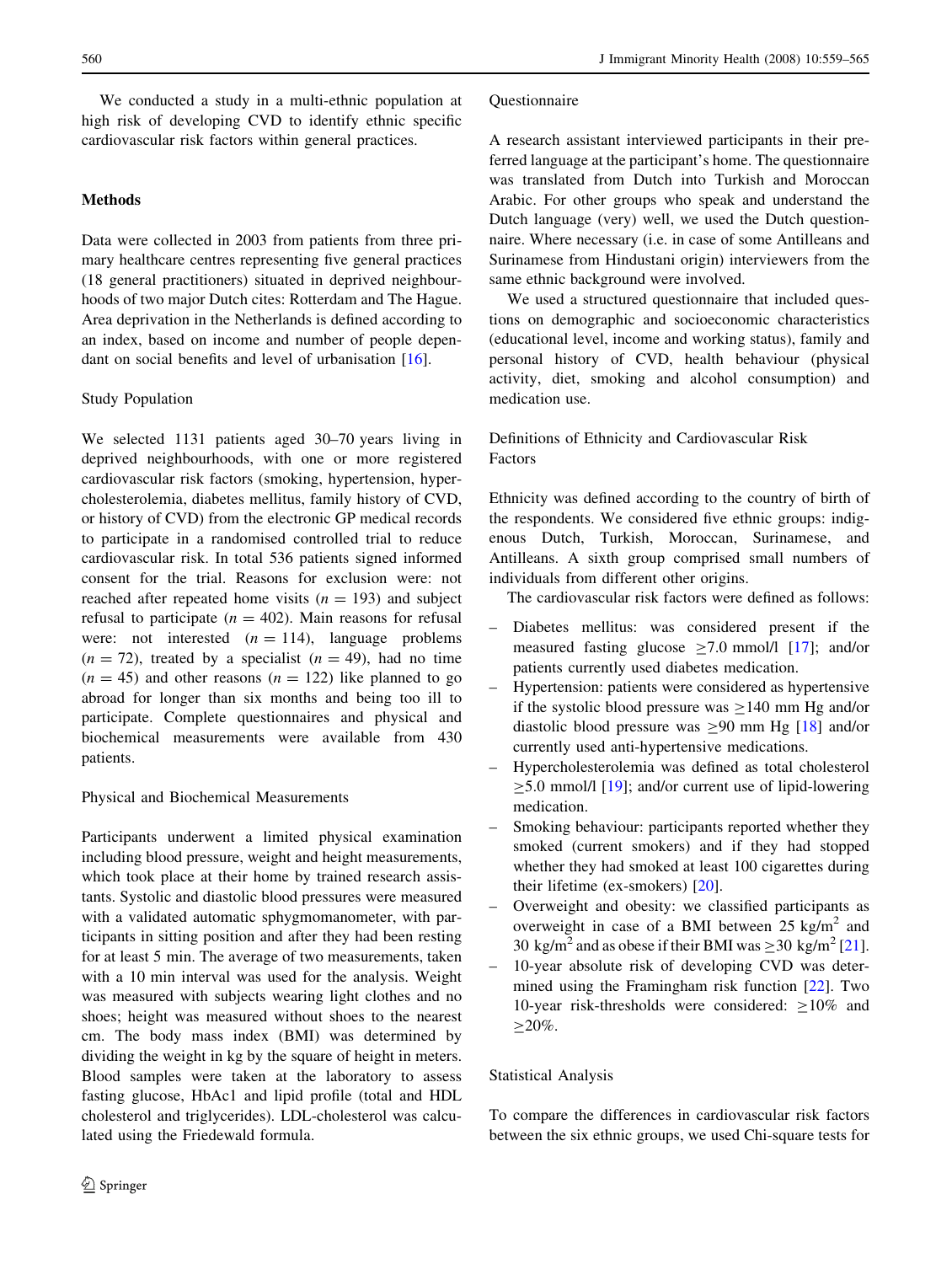categorical variables. Differences in continuous variables were assessed using one-way analysis of variance.

We examined the associations between ethnicity and cardiovascular risk factors and cardiovascular risk using multiple logistic regression analysis to adjust for differences in age and gender between the ethnic groups. We used SPSS software version 12.0 for data analysis.

## **Ethics**

The study protocol was approved by the local ethics committee of the Erasmus Medical Centre of Rotterdam. All participants gave their informed consent to participate.

## **Results**

The response rate was 47%. There were no remarkable differences between responders and non-responders in background characteristics or known cardiovascular risk factors (Table 1). Responders were on average two years younger than non-responders (53.  $2 \pm 9.7$  years versus  $55.5 \pm 9.7$  years) and there were fewer diabetics among responders than among non-responders (31% and 39%).

In Table [2](#page-3-0) we present the background characteristics of the various ethnic groups with completed risk profile. Large differences between the ethnic groups were present according to age, educational level and working status. All ethnic minority groups were on average four to eight years younger than Dutch people. A greater proportion of Moroccans than other ethnic groups had no school education. There were fewer employed individuals among the Turks and more retired people among the Dutch compared to the other ethnic groups.

The results of the clinical measurements showed that the levels of HbAc1, fasting glucose and triglycerides were significantly different across the ethnic groups (Table [3](#page-3-0)). The diastolic, but not systolic blood pressure was significantly different according to ethnicity. There were significant differences in the BMI, with Turkish people having the highest BMI. The Dutch had the highest 10-year absolute risk to develop CVD.

Table [4](#page-4-0) shows that there were important ethnic differences in the prevalence of diabetes, hypercholesterolemia, smoking behaviour and obesity. Moroccan individuals had the greatest proportion of diabetics (74%) while the Dutch had the lowest proportion (17%). The prevalence of hypercholesterolemia was highest in Dutch (86%) and of obesity in the Turkish participants (61%). There were more smokers among Dutch  $(41%)$  than other ethnic groups. Further analysis of the gender difference in smoking behaviour showed that the greatest number of smokers were Turkish males and Dutch females (data not shown).

**Table 1** Characteristics<sup>a</sup> of non-responders ( $n = 595$ ), responders  $(n = 536)$  and responders with complete cardiovascular risk profile  $(n = 430)$ 

|                                                             | Non-<br>responders<br>$(n = 595)$ | Responders<br>$(n = 536)$ | Complete CV<br>risk profile<br>$(n = 430)$ |
|-------------------------------------------------------------|-----------------------------------|---------------------------|--------------------------------------------|
| Gender                                                      |                                   |                           |                                            |
| Males                                                       | 51 <sup>a</sup>                   | 46                        | 46                                         |
| Females                                                     | 49                                | 54                        | 54                                         |
| Age (mean $(sd)$ )                                          | 55.5 (9.7)                        | 53.2(9.7)                 | 53.1 (9.9)                                 |
| 30-39 years                                                 | 9                                 | 9                         | 10                                         |
| $40-49$ years                                               | 18                                | 28                        | 28                                         |
| $50 - 59$ years                                             | 36                                | 35                        | 33                                         |
| $60 + \text{years}$                                         | 38                                | 26                        | 28                                         |
| Ethnicity                                                   |                                   |                           |                                            |
| Dutch                                                       | 38                                | 40                        | 42                                         |
| Turkish                                                     | 22                                | 27                        | 29                                         |
| Moroccan                                                    | $\overline{4}$                    | 6                         | 5                                          |
| Surinamese                                                  | 12                                | 12                        | 12                                         |
| Antillean                                                   | $\overline{2}$                    | 5                         | 5                                          |
| Other                                                       | 22                                | 10                        | 8                                          |
| Cardiovascular risk factors (based on data from GP records) |                                   |                           |                                            |
| Diabetes                                                    | 39                                | 31                        | 29                                         |
| Hypertension                                                | 49                                | 44                        | 44                                         |
| Hypercholesterolemia                                        | 20                                | 22                        | 23                                         |
| Smoking                                                     | 27                                | 32                        | 30                                         |
| History of CVD                                              | 33                                | 31                        | 32                                         |
| Family history of<br><b>CVD</b>                             | 15                                | 17                        | 19                                         |

<sup>a</sup> All values are proportions, unless stated otherwise

Hypertension was very common in all ethnic groups and no significant ethnic differences were found.

Ethnicity was a determinant of the age and gender adjusted prevalence of all investigated cardiovascular risk factors, except for hypertension and for the absolute risk for CVD (Table [5\)](#page-4-0). Turks, Surinamese, Antilleans, and Moroccans had a clear increased risk of diabetes compared to the Dutch (odds ratios were 3.3, 6.7, 3.2, and 19.4 respectively). Obesity was clearly associated with a Turkish background: Turkish individuals were 2.4 times more likely to be obese than Dutch. All ethnic groups were less likely to smoke than the Dutch. Almost all non-Dutch ethnic groups had a lower prevalence of hypercholesterolemia than the Dutch, but this association was statistically significant for the Turks only. Although the Dutch had a higher 10-year CVD risk than ethnic minority groups, after adjusting for age and gender, most ethnic minority groups were more likely to have a 10-year absolute cardiovascular risk  $\geq 10\%$  and  $\geq 20\%$  than the Dutch. However, this association was not statistically significant.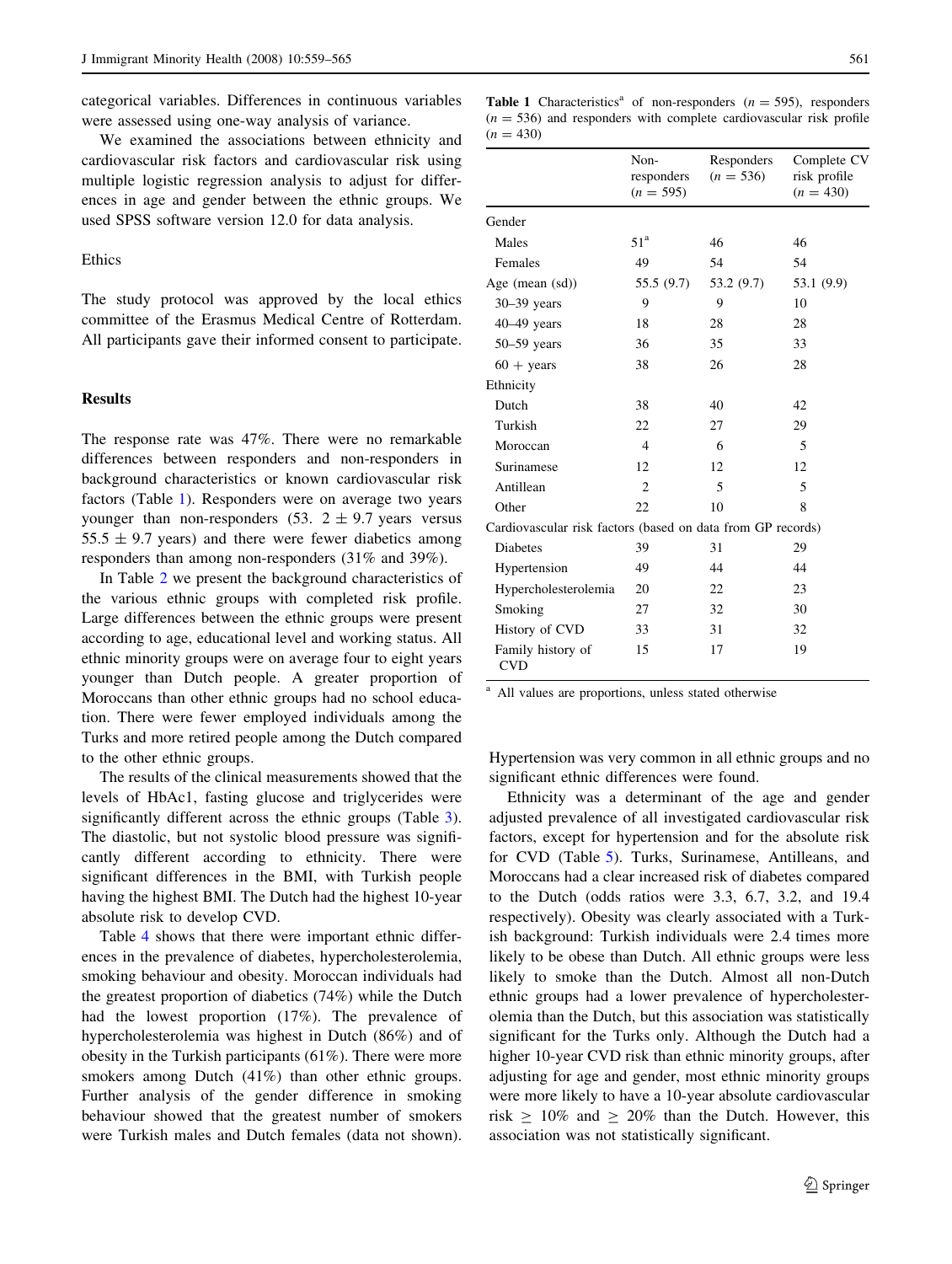<span id="page-3-0"></span>**Table 2** Demographic characteristics of the ethnic groups participating in the study  $(n \, (\%)$ 

|                                        | Dutch<br>$n = 179$ | Turkish<br>$n = 126$ | Moroccan<br>$n = 23$ | Surinamese<br>$n = 50$ | Antillean<br>$n = 23$ | Other<br>$n = 29$ | Total<br>$n = 430$ | Overall<br>significance |
|----------------------------------------|--------------------|----------------------|----------------------|------------------------|-----------------------|-------------------|--------------------|-------------------------|
| Females                                | 88 (49)            | 76 (60)              | 15(65)               | 29 (58)                | 15(65)                | 9(31)             | 232 (54)           | $P = 0.028$             |
| Age (mean $(sd)$ )                     | 57.5(8.7)          | 48.8 $(9.3)$         | 49.5(10.3)           | 51.7(9.0)              | 52.2(8.0)             | 53.0(8.5)         | 53.1 (9.9)         | $P = 0.0001$            |
| Age categories                         |                    |                      |                      |                        |                       |                   |                    |                         |
| 30-39 years                            | 6(3)               | 24 (19)              | 4(17)                | 6(12)                  | 2(9)                  | 2(7)              | 44 (10)            | $P = 0.0001$            |
| $40-49$ years                          | 31(17)             | 50(40)               | 11(48)               | 17(34)                 | 7(30)                 | 5(17)             | 121 (28)           |                         |
| $50 - 59$ years                        | 66 (40)            | 31(25)               | 3(13)                | 17(34)                 | 10(44)                | 16(55)            | 143 (33)           |                         |
| $60 + \text{years}$                    | 76 (43)            | 21(17)               | 5(22)                | 10(20)                 | 4(17)                 | 6(21)             | 122(28)            |                         |
| Highest educational level <sup>a</sup> |                    |                      |                      |                        |                       |                   |                    |                         |
| No                                     | 16(10)             | 39(32)               | 17(74)               | 7(15)                  | 3(14)                 | 4(17)             | 86 (21)            | $P = 0.0001$            |
| Low                                    | 63 (38)            | 62(51)               | 2(9)                 | 13(27)                 | 3(14)                 | 8(33)             | 151 (37)           |                         |
| Lower secondary                        | 63 (38)            | 10(8)                | 2(9)                 | 17(35)                 | 12(57)                | 6(25)             | 110(27)            |                         |
| Higher secondary                       | 13(8)              | 8(7)                 | 0(0)                 | 8(17)                  | 2(10)                 | 5(21)             | 36(9)              |                         |
| Higher                                 | 13(9)              | 3(3)                 | 2(9)                 | 3(6)                   | 1(5)                  | 1(4)              | 22(5)              |                         |
| Working status                         |                    |                      |                      |                        |                       |                   |                    |                         |
| Employed                               | 62(35)             | 21(17)               | 8(35)                | 22(44)                 | 13(57)                | 10(35)            | 136 (32)           | $P = 0.0001$            |
| Housewife/man                          | 43 (24)            | 58 (46)              | 12(52)               | 14 (28)                | 5(22)                 | 6(21)             | 138 (32)           |                         |
| Retired                                | 42 (24)            | 7(6)                 | 2(9)                 | 3(6)                   | 0(0)                  | 2(7)              | 56(13)             |                         |
| Incapacitated for<br>work              | 22(12)             | 9(7)                 | 1(4)                 | 3(6)                   | 4(17)                 | 8(28)             | 47(11)             |                         |
| Unemployed                             | 10(6)              | 31(25)               | 0(0)                 | 8(16)                  | 1(4)                  | 3(10)             | 53 (12)            |                         |
| Public health care<br>insuranceb       | 153 (86)           | 116(95)              | 23 (100)             | 44 (88)                | 19 (86)               | 27 (93)           | 382 (90)           | $P = 0.054$             |

Missing values:  $a$  25,  $b$  5

|  |  |  |  | Table 3 Biochemical and physical characteristics of the study population by ethnicity (mean (sd)) |  |  |  |  |  |  |  |  |
|--|--|--|--|---------------------------------------------------------------------------------------------------|--|--|--|--|--|--|--|--|
|--|--|--|--|---------------------------------------------------------------------------------------------------|--|--|--|--|--|--|--|--|

|                                     | Dutch<br>$n = 179$ | Turkish<br>$n = 126$ | Moroccan<br>$n=23$ | Surinamese<br>$n = 50$ | Antillean<br>$n=23$ | Other<br>$n=29$ | Total<br>$n = 430$ | Overall<br>significance |
|-------------------------------------|--------------------|----------------------|--------------------|------------------------|---------------------|-----------------|--------------------|-------------------------|
| HbAc1 $(\%)$                        | 6.1(0.9)           | 6.4(1.4)             | 7.7(1.8)           | 7.2(1.9)               | 6.7(1.5)            | 6.5(1.1)        | 6.5(1.4)           | $P = 0.0001$            |
| Fasting glucose (mmol/l)            | 6.1(2.0)           | 6.4(2.2)             | 8.8(3.8)           | 7.6(3.2)               | 6.6(2.1)            | 6.8(2.2)        | 6.6(2.4)           | $P = 0.0001$            |
| Total cholesterol (mmol/l)          | 5.6(1.0)           | 5.4(1.0)             | 5.4(0.8)           | 5.2(0.9)               | 5.7(1.2)            | 5.7(1.4)        | 5.5(1.0)           | $P = 0.083$             |
| HDL-cholesterol (mmol/l)            | 1.4(0.5)           | 1.3(0.4)             | 1.2(0.4)           | 1.3(0.3)               | 1.5(0.4)            | 1.3(0.4)        | 1.4(0.4)           | $P = 0.060$             |
| LDL-cholesterol (mmol/l)            | 3.4(0.9)           | 3.2(0.9)             | 3.1(0.9)           | 3.2(0.8)               | 3.6(1.0)            | 3.4(1.4)        | 3.3(1.0)           | $P = 0.362$             |
| Triglycerides (mmol/l)              | 1.8(1.1)           | 2.0(1.2)             | 2.2(1.9)           | 1.6(0.7)               | 1.5(0.6)            | 2.1(1.5)        | 1.9(1.2)           | $P = 0.037$             |
| Systolic blood pressure<br>(mm Hg)  | 142.5(23.4)        | 139.8 (22.9)         | 145.3 (23.5)       | 149.3(27.0)            | 142.8(20.3)         | 136.9 (26.7)    | 142.3(23.9)        | $P = 0.186$             |
| Diastolic blood pressure<br>(mm Hg) | 84.3 (11.3)        | 87.4 (11.9)          | 91.3(14.1)         | 90.9 (12.9)            | 87.2 (11.6)         | 83.4 (15.5)     | 86.4 (12.4)        | $P = 0.002$             |
| BMI $(kg/m^2)$                      | 29.2(5.6)          | 32.0(5.4)            | 30.6(4.7)          | 28.7(6.2)              | 31.4(5.7)           | 30.8(5.6)       | 30.3(5.7)          | $P = 0.0001$            |
| 10-year CVD risk $(\%)$             | 21.6(13.7)         | 14.5(11.5)           | 15.8 (12.3)        | 17.2(11.2)             | 14.9(7.8)           | 17.6(10.2)      | 18.0(12.6)         | $P = 0.0001$            |

## **Discussion**

Our results showed that individuals from ethnic minorities have a higher prevalence of diabetes and obesity but a lower prevalence of hypercholesterolemia and reported smoking than the native Dutch population, while the prevalence of hypertension seemed comparable between ethnic groups. Furthermore, in each ethnic group different combinations of cardiovascular risk factors were found.

The finding that diabetes was more prevalent among some ethnic groups than among the native population was also reported in other national and international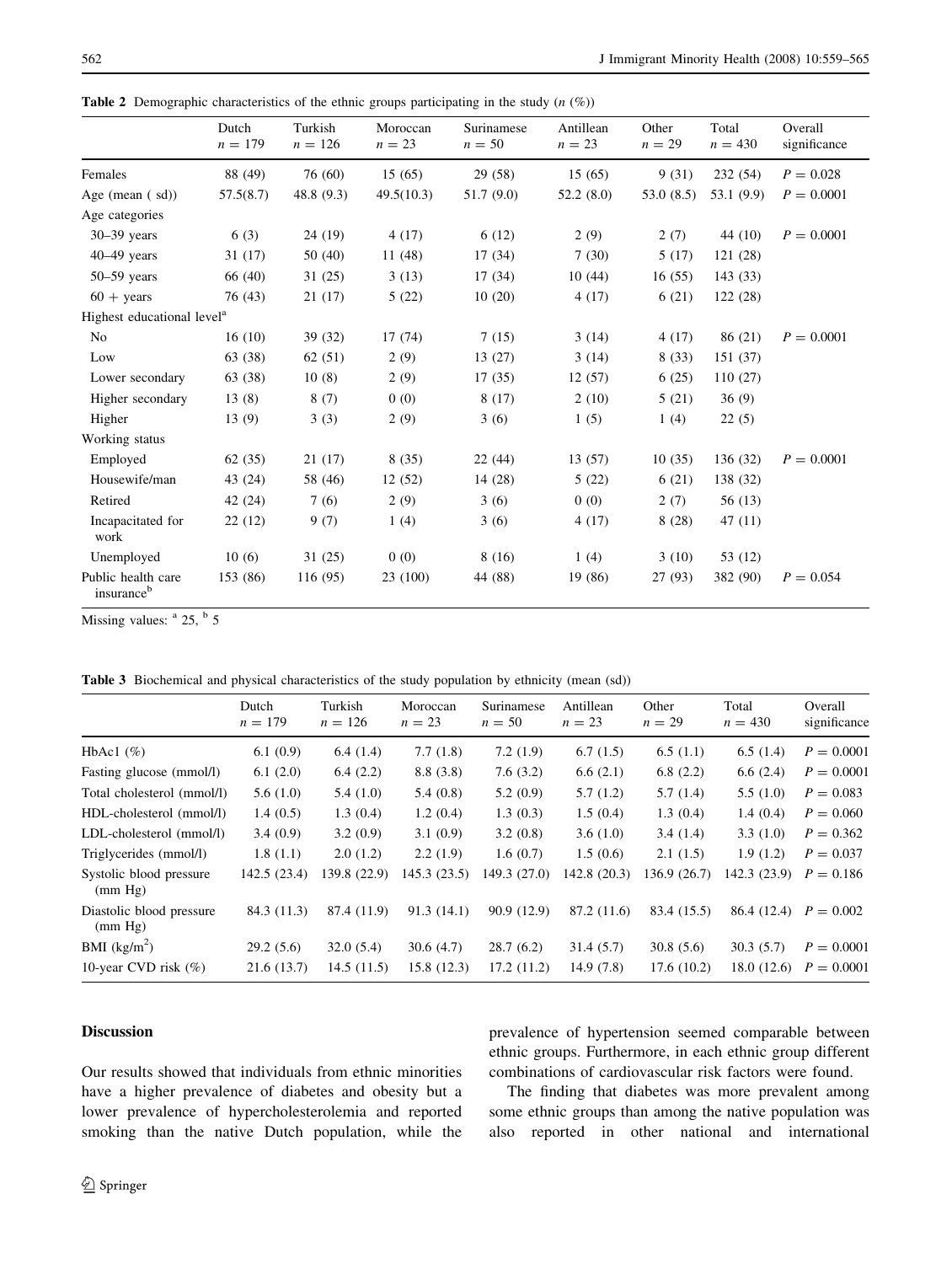<span id="page-4-0"></span>**Table 4** Prevalence of cardiovascular risk factors by ethnicity  $(n \ (\%))$ 

|                                                | Dutch<br>$n = 179$ | Turkish<br>$n = 126$ | Moroccan<br>$n = 23$ | Surinamese<br>$n = 50$ | Antillean<br>$n = 23$ | Other<br>$n = 29$ | Total<br>$n = 430$ | Overall<br>significance |
|------------------------------------------------|--------------------|----------------------|----------------------|------------------------|-----------------------|-------------------|--------------------|-------------------------|
| <b>Diabetes</b>                                | 30(17)             | 42 (33)              | 17(74)               | 26(52)                 | 8(35)                 | 8(28)             | 131 (31)           | $P = 0.0001$            |
| Hypertension                                   | 135 (75)           | 83 (66)              | 15(65)               | 40(80)                 | 17(74)                | 19 (66)           | 309 (72)           | $P = 0.295$             |
| Hypercholesterolemia                           | 154 (86)           | 90 $(71)$            | 16(70)               | 40 (80)                | 20(87)                | 19 (66)           | 339 (79)           | $P = 0.011$             |
| Current smokers                                | 79 (44)            | 43 (34)              | 2(9)                 | 9(18)                  | 6(26)                 | 9(31)             | 148 (34)           | $P = 0.001$             |
| Ex-smoker                                      | 66 (37)            | 25(20)               | 3(13)                | 13 (26)                | 6(26)                 | 13 (49)           | 126(29)            | $P = 0.004$             |
| Overweight<br>$(25 < BMI < 30 \text{ kg/m}^2)$ | 72 (41)            | 38 (31)              | 9(39)                | 18 (38)                | 5(23)                 | 9(33)             | 151 (36)           | $P = 0.380$             |
| Obesity (BMI $>$ 30 kg/m <sup>2</sup> )        | 68 (39)            | 74 (61)              | 11 (49)              | 16(33)                 | 13 (59)               | 16(59)            | 198 (48)           | $P = 0.001$             |
| 10-year CVD risk $> 10\%$                      | 140 (78)           | 69 (55)              | 14(61)               | 34 (68)                | 17(74)                | 23(79)            | 297 (69)           | $P = 0.001$             |
| 10-year CVD risk $> 20\%$                      | 82 (46)            | 30(24)               | 6(26)                | 17(34)                 | 6(26)                 | 11 (38)           | 152(35)            | $P = 0.003$             |

Table 5 Association of cardiovascular risk factors and 10 year absolute risk with ethnicity, adjusted for age and gender (odds ratio (OR) & 95% confidence interval (CI))

|                              | Turkish<br>OR (95% CI) | Moroccan<br>OR (95% CI) | Surinamese<br>OR (95% CI) | Antillean<br>OR (95% CI) | Other<br>OR (95% CI)   |
|------------------------------|------------------------|-------------------------|---------------------------|--------------------------|------------------------|
| <b>Diabetes</b>              | $3.31(1.83 - 5.98)^*$  | $19.35(6.71 - 55.82)^*$ | $6.67$ $(3.28-13.57)$ *   | $3.24(1.24 - 8.49)^*$    | $2.11(0.84 - 5.31)$    |
| Hypertension                 | $1.07(0.61 - 1.87)$    | $1.01(0.38-2.71)$       | $1.92(0.86-4.31)$         | $1.27(0.46-3.54)$        | $0.79(0.33-1.89)$      |
| Hypercholesterolemia         | $0.42(0.22 - 0.77)^*$  | $0.37(0.14-1.02)$       | $0.66(0.29-1.50)$         | $1.07(0.29 - 3.91)$      | $0.33(0.14 - 0.81)$ *  |
| Smoking                      | $0.53(0.31-0.90)$ *    | $0.10(0.02 - 0.45)^*$   | $0.23$ $(0.10-0.52)$ *    | $0.41(0.15-1.12)$        | $0.42(0.18-1.00)$      |
| Obesity                      | $2.37(1.41-3.97)$      | $1.37(0.56 - 3.37)$     | $0.76(0.38-1.52)$         | $2.13(0.85 - 5.34)$      | $2.48$ $(1.07-5.74)$ * |
| 10-year CVD risk $\geq 10\%$ | $1.18(0.60 - 2.33)$    | $2.13(0.64 - 7.15)$     | $1.54(0.63-3.75)$         | $1.92(0.56 - 6.37)$      | $1.74(0.47 - 6.37)$    |
| 10-year CVD risk $\geq 20\%$ | $1.17(0.59 - 2.32)$    | $1.17(0.27 - 5.03)$     | $1.68(0.71-3.97)$         | $1.12(0.35 - 3.57)$      | $0.91(0.33 - 2.48)$    |

\* Statistically significant

epidemiological studies [\[15](#page-6-0), [23–26\]](#page-6-0). In the studies by Cappucio et al. [[23\]](#page-6-0), Bhopal et al. [\[24](#page-6-0)], and Anand et al. [\[25](#page-6-0)], South Asians in the UK and Canada had a higher prevalence of diabetes/glucose intolerance than people of European origin; and in the study by Winkleby et al. [[26\]](#page-6-0) Black and Mexican American women had higher diabetes prevalence than white women. This phenomenon can be explained by genetic susceptibility and/or environmental factors such as the adoption of a western diet, obesity and physical inactivity [\[27](#page-6-0)].

We did not find indications for a higher prevalence of hypertension in ethnic minority people than in the Dutch population, although the diastolic blood pressure was relatively higher among ethnic minorities than among the Dutch. This result is similar to other studies showing no clear differences between Turkish or Moroccan people and the native Dutch population  $[15]$  $[15]$ . There are some indications of a higher prevalence among Surinamese (a mixed group of African descent and people originated from South Asia) than in Dutch [[28\]](#page-6-0), which is in accordance with international studies that reported a higher prevalence of hypertension in South Asians [[29\]](#page-6-0) and people from African origin [[30\]](#page-6-0) compared to white populations in the UK and USA respectively.

Hypercholesterolemia, based on the level of total cholesterol, was generally higher in Dutch than in most ethnic minority people. This is in line with the limited data comparing the Turkish or Moroccan ethnic groups with the Dutch [\[15](#page-6-0)] while no such information is available for Surinamese and Antilleans. On the other hand, the levels of other lipid components were more disadvantageous (e.g. high levels of triglycerides among Turks and Moroccans) among some ethnic groups in our study than in the Dutch. In general, ethnic comparisons of the lipid profiles remain difficult because of the limited number of studies and inconsistencies of the findings [\[15](#page-6-0)].

In line with previous studies [[15,](#page-6-0) [23,](#page-6-0) [24](#page-6-0)] obesity was more common among minority groups, particularly Turkish people, than in the native population. The proportion of obese individuals in our study also largely exceeded national rates implying that obesity is a serious health problem among people living in deprived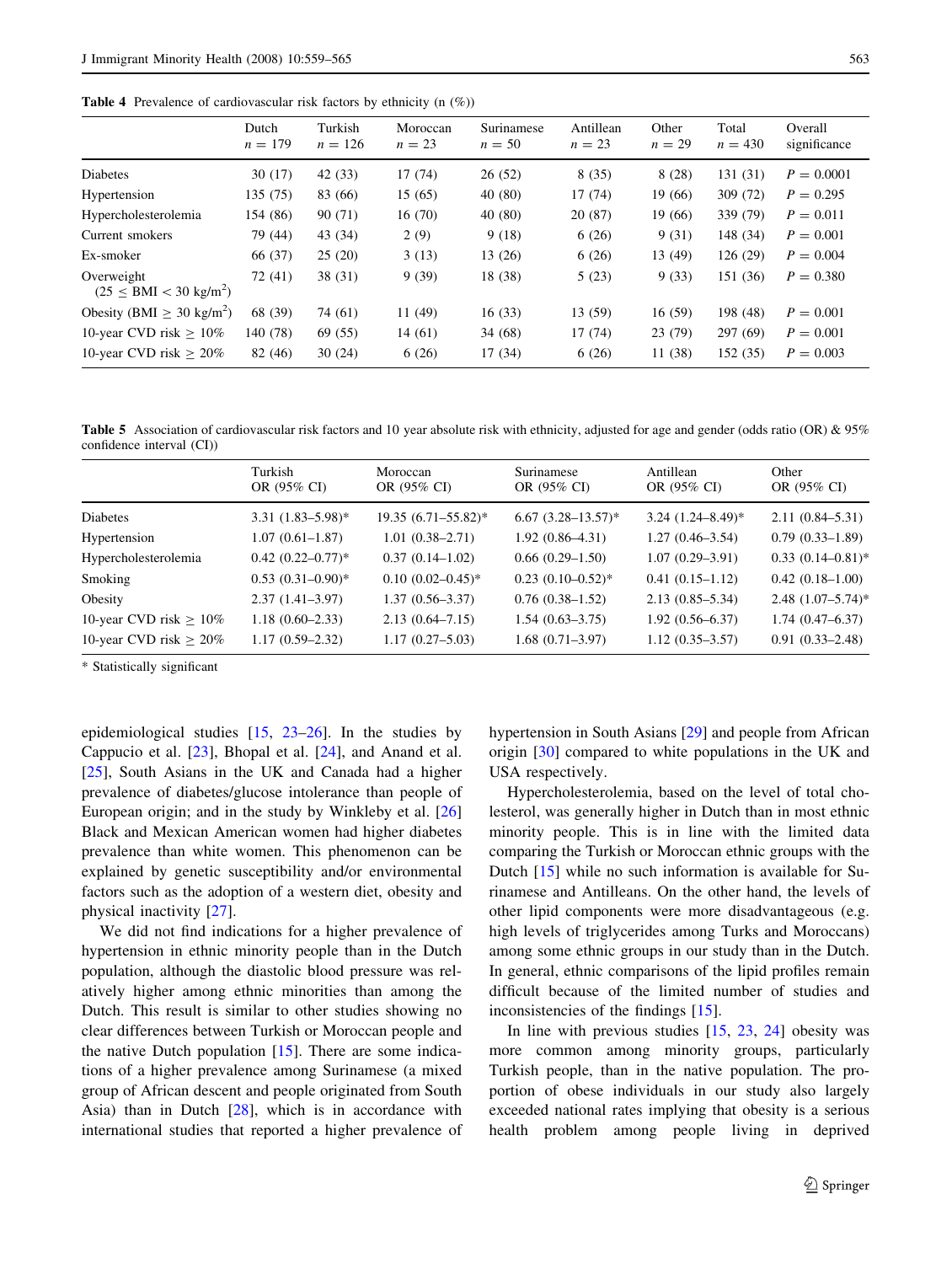<span id="page-5-0"></span>neighbourhoods and in particular among ethnic minority women. Native Dutch had a higher prevalence of reported smoking than non-Dutch groups, but Turkish men had a higher prevalence than Dutch men. This is in agreement with other Dutch studies showing a high smoking prevalence among Turkish men [\[15](#page-6-0)]. The low prevalence of smoking among ethnic minority women in our study is also consistent with previous national and international studies [\[15](#page-6-0), [23–25\]](#page-6-0).

The 10-year cardiovascular risk was higher in Dutch, but the age and gender adjusted 10-year risk was somewhat higher in ethnic minorities, which could be attributed to their unfavourable cardiovascular risk factors. Intervention activities are recommended according to the 10-year CVD risk [\[19](#page-6-0)]. This approach could result in under treatment of young ethnic minority groups with high levels of (modifiable) risk factors and over treatment of elderly Dutch people [\[31](#page-6-0)].

Some limitations of the present study should be mentioned. First, the nature of the study population. Because data collection took place among a population at risk of developing CVD, this means that our results can not be generalised to the general population due the inclusion of high-risk individuals only. However, our findings point to the same direction as previous studies in the general population, and show the necessity of tailoring interventions also in this high-risk group. In addition, for the prevention of CVD, evidence has shown that targeting high-risk groups is more beneficial than targeting the general population [\[32](#page-6-0)]. The response rate was 47% which is satisfactory when taking into account previous studies conducted in multi-ethnic patient populations in the Netherlands [[15\]](#page-6-0). We have no reason to believe that the cardiovascular risk factors are likely to be different in the individuals examined compared to those who were not because responders and non-responders in our study had a comparable cardiovascular risk profile according to GP medical records.

Since we firstly selected patients from the electronic GP medical records, our findings could be biased because of differences in access to the general practice or in the registration of risk factors between the general practitioners. Regarding access to the general practice, in the Netherlands (almost) all patients are registered in a general practice and therefore have equal access regardless of where they live. Concerning registration of risk factors, we used all available medical information from the GP medical records to identify potential high-risk patients. This yielded similar proportions of potentially high-risk individuals per general practitioner, indicating that an effect of differences in registration between the general practitioners is unlikely.

This study shows the heterogeneity of people living in deprived neighbourhoods in terms of ethnicity, demographic and socioeconomic characteristics, and particularly the distribution of cardiovascular risk factors which emphasizes the need for tailoring interventions to different ethnic groups at risk of developing CVD. Notably, attention should be given to diabetes intervention and education, since diabetes is one of the most prevalent cardiovascular risk factors among all ethnic minorities at risk of developing CVD, particularly the Moroccans. Among the Turks emphasis should be put on interventions aimed at reducing the high prevalence of obesity as well as smoking while among the Dutch hypercholesterolemia and smoking should be given higher priority than other risk factors. We found no ethnic differences in hypertension; however, taking into account previous studies we suggest that interventions with regard to Surinamese and Antilleans should take hypertension into consideration.

In conclusion, the present study shows that the different cardiovascular risk factors were not uniformly distributed among ethnic groups in the Netherlands and provides additional evidence of the need to tailor interventions for different ethnic groups in general practices.

Acknowledgments We would like to thank all patients and healthcare centers that participated in the study and research assistants for conducting the interviews. The study was financed by a grant of the Netherlands Organisation for Health Research and Development (Zon-Mw).

Open Access This article is distributed under the terms of the Creative Commons Attribution Noncommercial License which permits any noncommercial use, distribution, and reproduction in any medium, provided the original author(s) and source are credited.

## References

- 1. Diez Roux AV, Merkin SS, Arnett D, et al. Neighbourhood of residence and incidence of coronary heart disease. N Engl J Med. 2001;345:99–106.
- 2. Borrell LN, Diez Roux AV, Rose K, Catellier D, Clark BL. Atherosclerosis risk in communities study. Neighbourhood characteristics and mortality in the atherosclerosis risk in communities study. Int J Epidemiol. 2004;33:398–407.
- 3. Balarajan R. Ethnic differences in mortality from ischemic heart disease and cerebrovascular disease in England and Wales. BMJ. 1991;302:560–4.
- 4. Cooper R, Cutler J, Desvigne-Nickens P, et al. Trends and disparities in coronary heart diseases, stroke, and others cardiovascular diseases in the United States. Findings of the national conference on cardiovascular disease prevention. Circulation. 2000;26:3137–47.
- 5. Watkins LO. Perspectives on coronary heart disease in African Americans. Rev Cardiovasc Med. 2004;5(suppl 3):S3–13.
- 6. Bos V, Kunt AE, Keij-Deerenberg IM, Garssen J, Mackenbach J. Ethnic inequalities in age- and cause-specific mortality in the Netherlands. Int J Epidemiol. 2004;33:1–8.